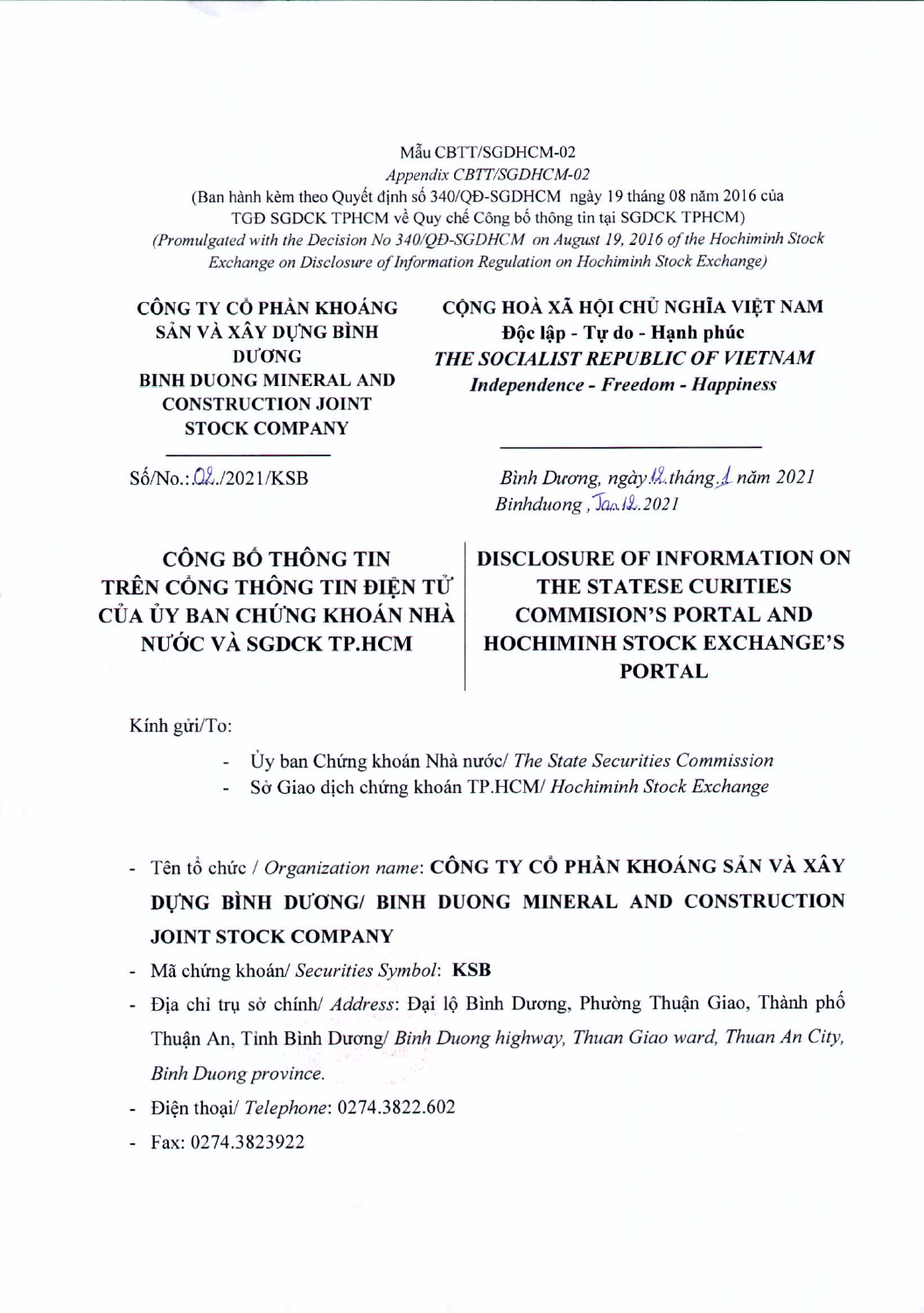- Người thực hiện công bố thông tin/ Submitted by: Trần Đình Hà
- Chirc vu/ *Position:* T6ng Giam *d6el CEO*

Loai thông tin công bố :  $\Box$  định kỳ  $\Box$  bất thường  $\Box$  24h  $\Box$  theo yêu cầu *Information disclosure type:*  $\Box$  *Periodic*  $\Box$  *Irregular*  $\Box$  24 *hours*  $\Box$  *On demand* 

## **NQi dung thong tin** cong **b8** *(\*)1* **Content of Information disclosure** (\*):

Ngày .42./.0.1./2021 Công ty CP Khoáng sản và Xây dựng Bình Dương nhận được giấy chứng nhận Đăng ký kinh doanh thay đổi lần thứ 21 do Sở Kế hoạch và Đầu tư tỉnh Bình Duong cấp.

*BinhDuong Mineral and Construction JSC received Buseniess Registration Certificate was changed for the* 2*I" times by the Department of Planning and Investment of Binh Duong province on dZ.I.o//2021*

Thông tin này đã được công bố trên trang thông tin điện tử của công ty vào ngày *AZ./../2021* tai đường dẫn http://www.bimico.com.vn

*This information* was disclosed on *Company* on  $\overline{J}a$ .12, 2021 *Available at: http://www.bimico.com.vn*

Tôi cam kết các thông tin công bố trên đây là đúng sự thật và hoàn toàn chiu trách nhiệm trước pháp luật về nội dung các thông tin đã công bố.

*I declare that all information provided in this paper is true and accurate,' I shall be legally responsible for any mispresentation.*

**Đại diện tổ chức** Organization representation Người UQ CBTT Part & anthorzed to disclose information **Tr§n Binh Hit**